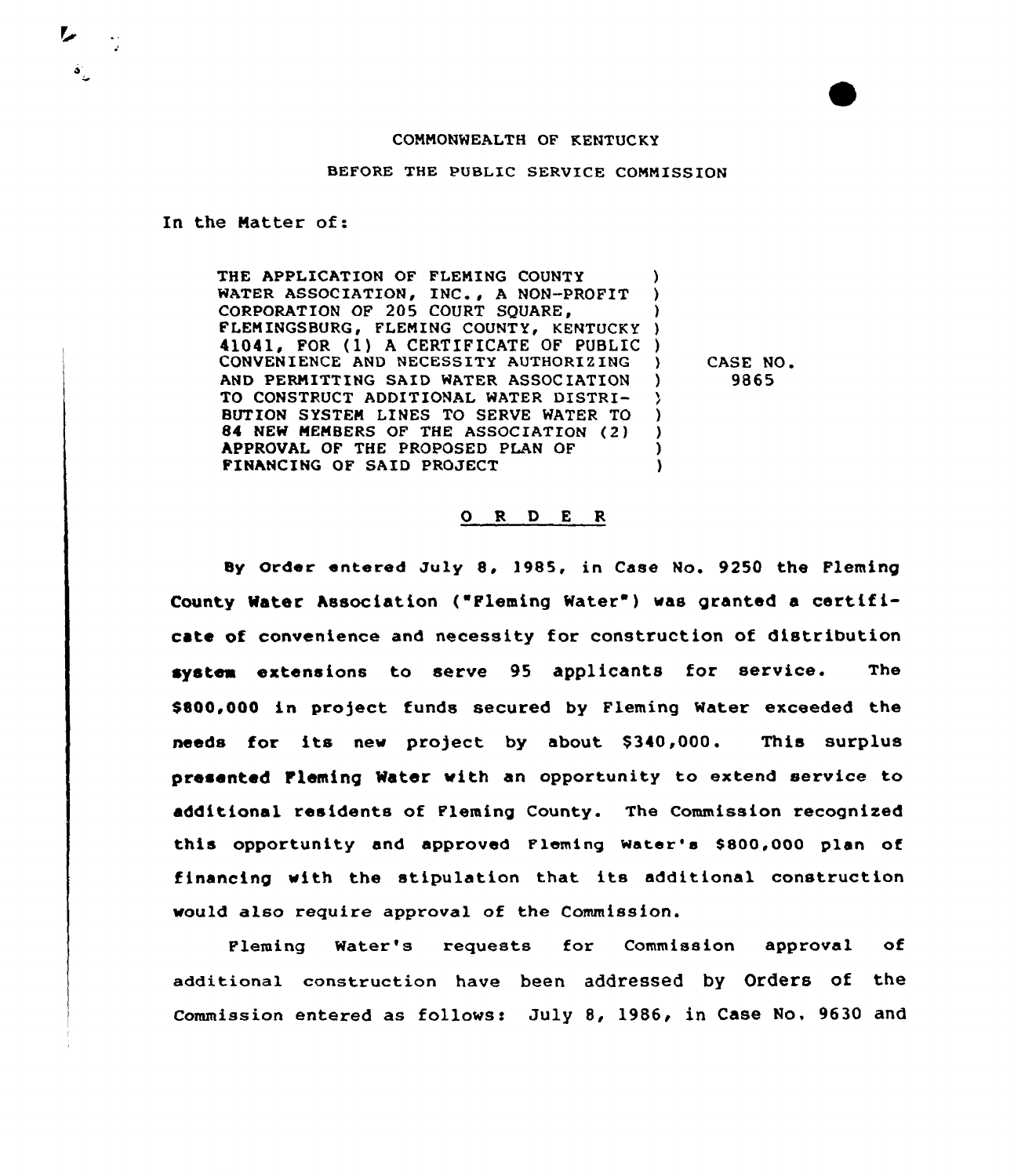January 8, 1987, in Case No. 9687. Fleming Water's application filed February 13, 1987, has also been assigned a separate case number in lieu of reopening Case No. 9250 as proposed in the application. Records of the prior Cases (9250, 9630 and 9687) are hereby incorporated by reference in the instant case.

The construction plans and specifications prepared by Watkins and Associates, Inc., of Lexington, Kentucky, ("Engineer") have been approved by the Division of Water of the Natural Resources and Environmental Protection Cabinet.

The Commission, after consideration of the application and the records of Cases 9250, 9630, 9687 and the instant case, is of the opinion and finds that:

 $1.$ Public convenience and necessity require that the construction proposed in the application and record be performed and that a certificate of public convenience and necessity be granted.

2. The proposed construction includes a water storage tank with a capacity of l87,000 gallons and miscellaneous appurtenances thereto. The pipeline construction that will connect this tank to Fleming Water's distribution system was addressed by Order entered January 8, 1987, in Case No. 9687.

3. The construction costs will total about \$96,500 and the project scope including contingencies, design fees, construction supervision and other indirect costs will total about \$ 129,000. The funds approved in Case No. 9250 will be adequate to pay for this work and should be approved for this purpose.

 $-2-$ 

a construction of the construction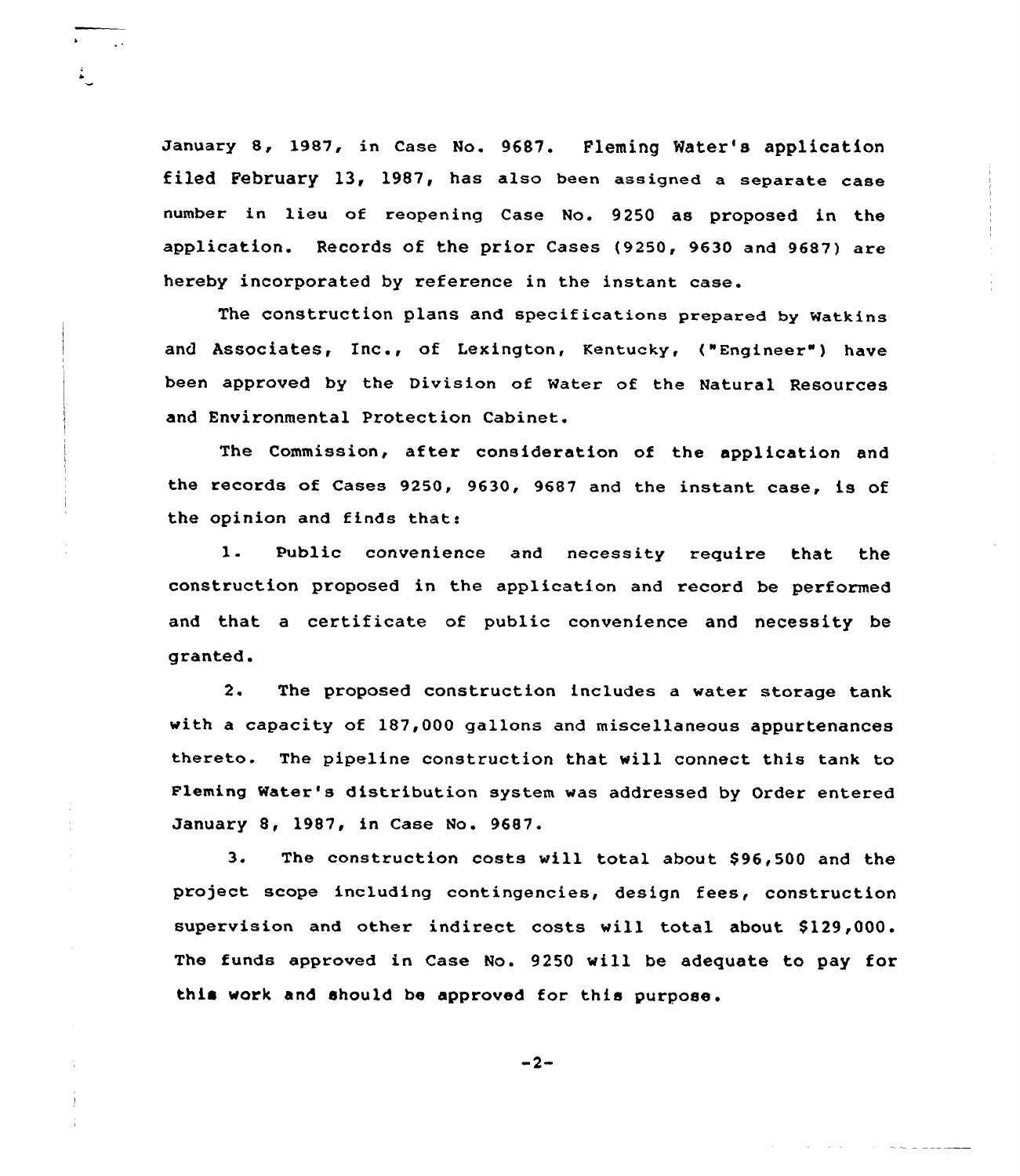4. Any deviations from the construction herein approved which could adversely affect service to any customer should be done only with the prior approval of this Commission.

 $\Delta_{\rm c}$ 

5. Fleming Water should furnish duly verified documentation of the total costs of this construction including all capitalized costs (engineering, legal, administrative, etc.) within <sup>60</sup> days of the date that construction is substantially completed. Said costs should be classified into appropriate plant accounts in accordance with the Uniform System of Accounts for Water Utilities prescribed by this Commission.

6. Fleming Water should require the Engineer to provide full-time resident inspection under the general supervision of a professional engineer with a Kentucky registration in civil or mechanical engineering to ensure that the construction work is in conformance with the best practices of the construction trades involved in the project.

7. Fleming Water should require the Engineer to furnish a copy of the "as-built" drawings and a signed statement that the construction has been satisfactorily completed in accordance with the contract plans and specifications within 60 days of the date of substantial completion of this construction.

8. The funds remaining from those approved by Order entered July 8, 1985, in Case No. 9250 (approximately \$129,000) are the funds to be utilized by Fleming Water for financing the construction herein proposed. The use of said funds by Fleming Water for this purpose is for lawful objects within its corporate purposes, is necessary and appropriate for and consistent with the

 $-3-$